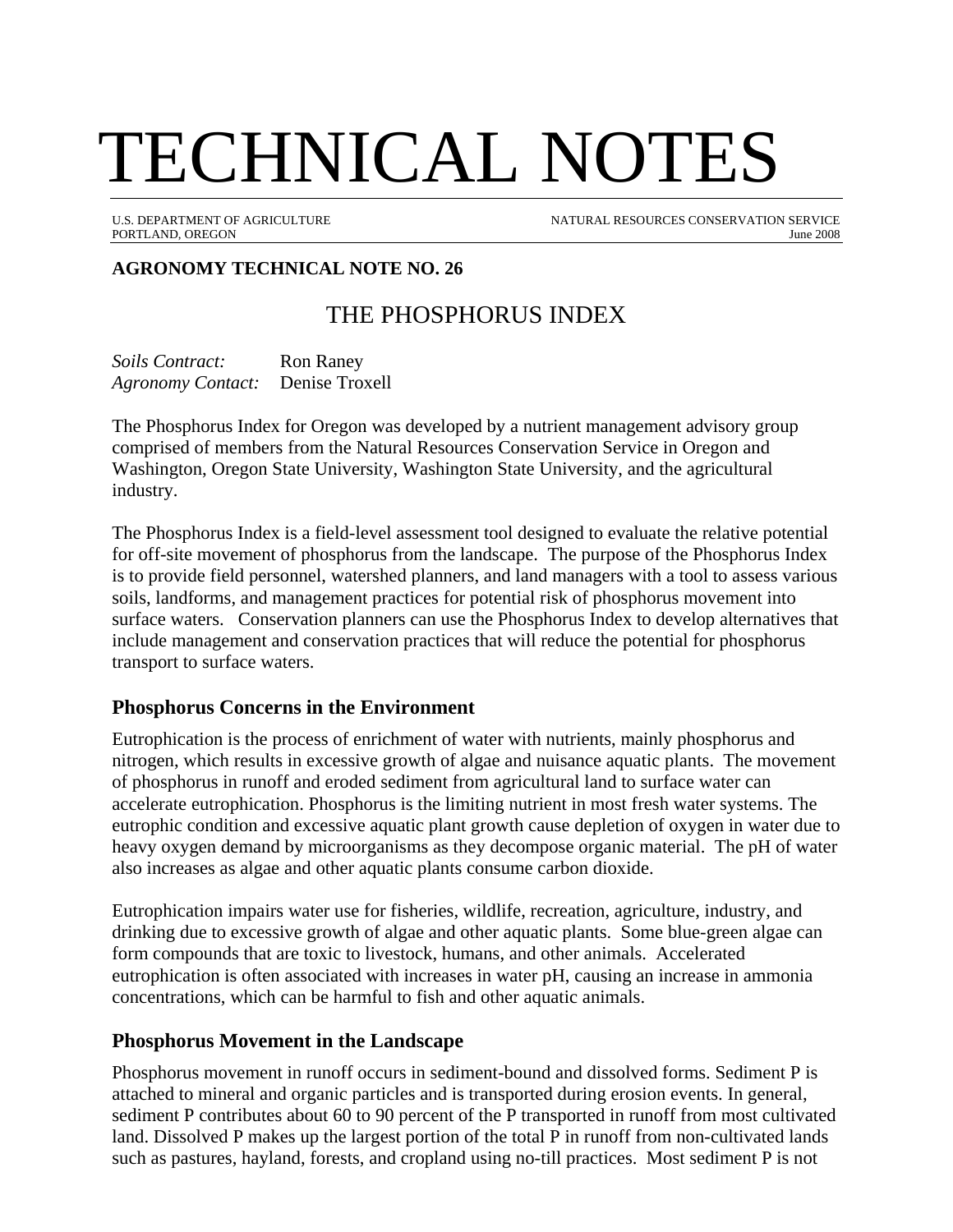readily available for algae and plant uptake because it is chemically bound with mineral (particularly iron, aluminum, and calcium) and organic compounds. Sediment P can however represent a long-term source of P for algae and aquatic plant uptake from the water body. Most dissolved P is immediately available for aquatic plant uptake.

#### **Phosphorus Movement Factors**

The main factors influencing P movement can be separated into two main categories: **transport and source factors.** The following factors are considered in the Phosphorus Index for Oregon.

#### **Transport factors**:

- Yearly erosion rate by crop(sheet and rill, wind)
- Irrigation-induced erosion
- Runoff class
- Flooding frequency
- Distance to surface waters / buffer width
- Subsurface drainage

#### **Source Factors:**

- Soil test P concentration
- Commercial P fertilizer application rate
- Commercial P fertilizer application method
- Organic P source application rate
- Organic P source application method

Each factor is assigned a *Phosphorus Loss Rating* of *None, Low, Medium, High, or Very High* based on the relative risk of phosphorus transport to surface waters. In addition, each factor is assigned a *Factor Weight* ranging from 0.25 to 1.50, based on the relative contribution of that factor to P transport.

Separate Phosphorus Indices were developed for Western and Eastern Oregon. Differences in cropping systems, tillage practices, irrigation systems, climatic factors, and soil phosphorus testing methods across the state made it necessary to have separate indices.

# **Descriptions of Phosphorus Index Factors**

#### **Yearly Soil Erosion**

This factor includes both sheet and rill and wind erosion. Irrigation-induced erosion is addressed in other factors. Sheet and rill erosion is the detachment of soil particles by raindrop impact, surface runoff from rainfall, and snowmelt runoff on frozen or thawing soil. Wind erosion is the detachment and transport of soil particles by wind forces. Sheet and rill erosion rates are estimated with the Revised Universal Soil Loss Equation (RUSLE2). Wind erosion rates are estimated using the Wind Erosion Equation (WEQ). These soil loss models predict long-term average erosion rates, over the entire crop rotation, in tons of soil loss per acre per year.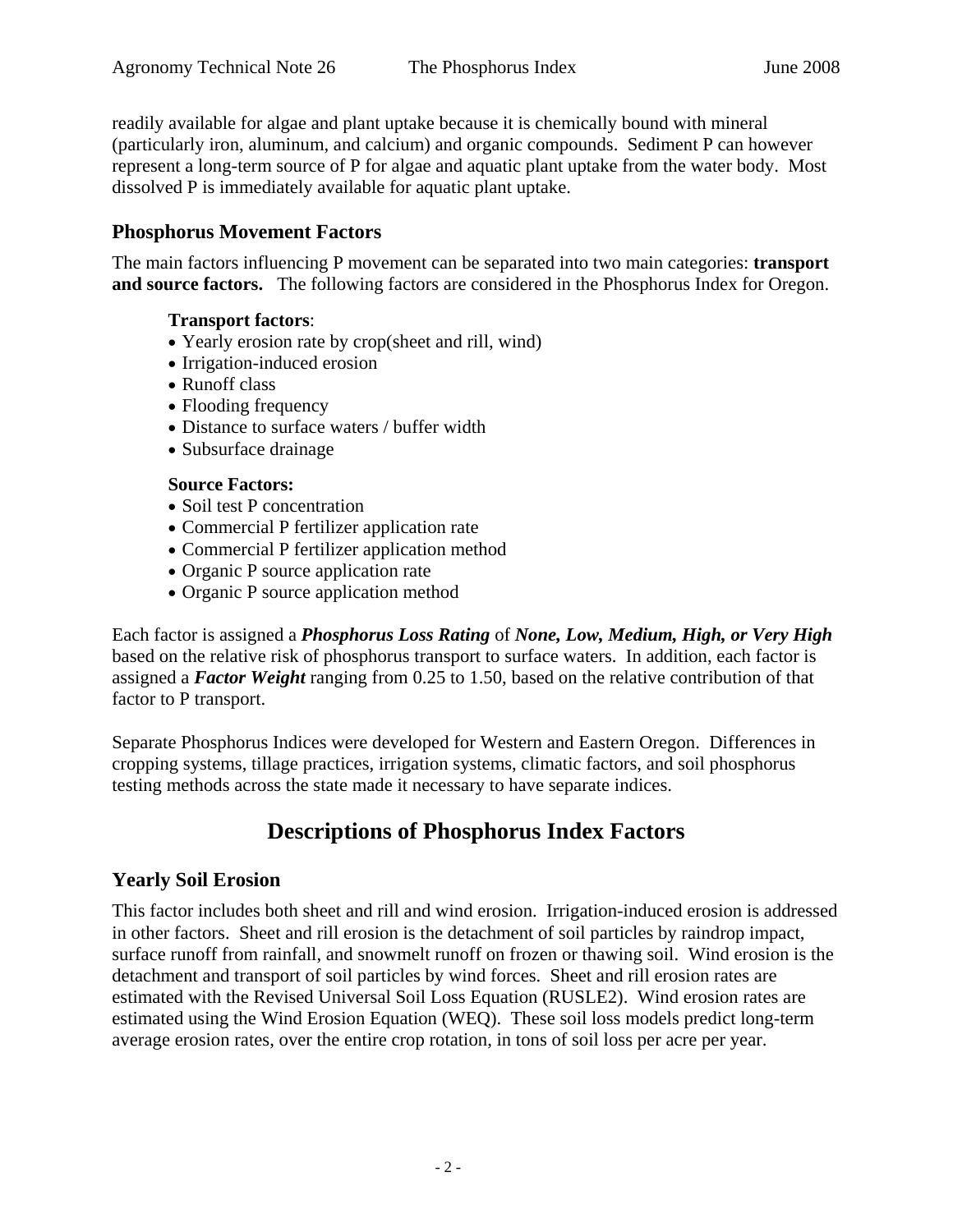The Phosphorus Index requires an entry of the annual erosion rate by crop for the year(s) of the manure application. This provides a more accurate way to assess the risk of manure and nutrient runoff. Instructions for pulling annual soil loss values from RUSLE2 and WEQ are outlined in "**Procedures for Making a Phosphorus Index Assessment"** beginning on Page 6.

RUSLE2 and WEQ do not predict sediment transport and delivery to a water body. The prediction models are used here in the Phosphorus Index to quantify the movement of soil, thus potential for sediment and attached phosphorus transport on a slope or unsheltered distance toward a water body.

## **Soil Erosion from Sprinkler Irrigation**

This factor is evaluated by comparing the application rate of the sprinkler irrigation system (inches of water per hour) with the infiltration rate of the soil. A visual assessment of runoff and soil erosion caused by irrigation water is also conducted to assign a *Phosphorus Loss Rating* to this factor.

#### **Soil Erosion from Surface Irrigation**

This factor is used on fields that are surface irrigated through furrows or corrugations with devices such as siphon tubes or gated pipe. Erosion rates are evaluated using the Surface Irrigation Soil Loss (SISL) model described in Agronomy Technical Note 35. SISL predicts average sediment delivery to the bottom of irrigated fields, in tons per acre per year. SISL does not predict sediment transport and delivery to a water body. Erosion prediction models are used in the Phosphorus Index to quantify the movement of soil, thus potential for sediment and attached phosphorus transport toward a water body. This factor is used only in the Eastern Oregon Phosphorus Index.

#### **Runoff Class**

The *runoff class* is determined from the *hydrologic group* assigned to the soil map units in a field, and the average slope gradient. *Hydrologic groups* are groups of soils having similar runoff potential under similar storm and cover conditions. Soil properties that influence runoff potential are those that influence the minimum rate of infiltration for a bare soil after prolonged wetting and when not frozen. These properties are depth to a seasonally high water table, intake rate and permeability after prolonged wetting, and depth to a very slowly permeable layer. (National Soil Survey Handbook, Part 618.35). Criteria for runoff classes are given under *Procedures for Making a Phosphorus Index Assessment* in this document.

# **Flooding Frequency Class**

Flooding is the temporary covering of the soil surface by flowing water from any source, such as streams overflowing their banks, runoff from adjacent or surrounding slopes, inflow from high tides, or any combination of sources. Floodwaters can carry both sediment-bound and dissolved P into surface waters. Estimates of flooding frequency are based on the interpretation of soil properties and other evidence gathered during soil survey fieldwork. Flooding frequency is defined as the number of times flooding occurs over a period of time and is expressed as a class. Definitions of flooding frequency classes are given under *Procedures for Making a Phosphorus Index Assessment* in this document.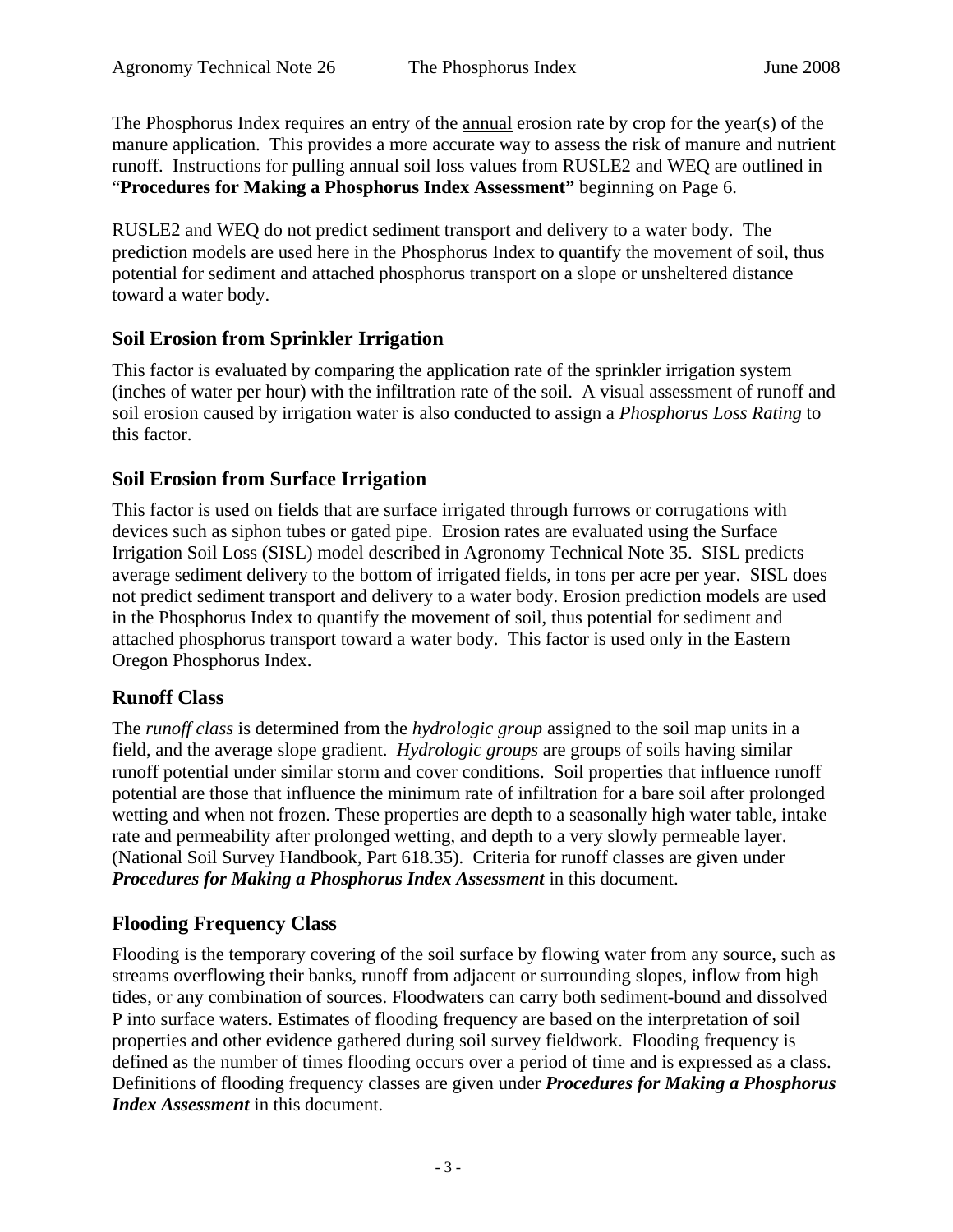#### **Distance to Perennial Surface waters / Buffer Widths**

This factor considers the flow distance from the edge of the field to the closest perennial surface water, which may include streams, lakes, and those irrigation and drainage ditches that contain water year around. It also considers the presence and width of a vegetated buffer adjacent to that surface water. The closer the edge of the field is to surface water, the higher the potential risk of P transport to that water.

Vegetated buffers are effective in trapping sediment-bound P in runoff water. They are less effective in reducing dissolved P transport. Dissolved P can flow through a buffer and enter surface water. The wider the vegetated buffer, the more effective it will be in reducing total P transport to surface water. Vegetated buffers that are commonly used adjacent to perennial water include filter strips (NRCS Standard 393) and riparian forest buffers (NRCS Standard 391).

#### **Subsurface Drainage**

Recent research has shown that P can leach through the soil profile, and the risk of leaching is directly related to the soil test P concentration in the soil. The higher the P concentration, the greater the potential for leaching. When subsurface drainage is present, such as perforated pipe tile drains, dissolved and sediment-bound P can enter the drains and be directly transported to surface water at the drain outlet. This factor therefore considers whether tile drains are present in the field, and the soil test P concentration.

#### **Soil Test P**

A soil sample from the site is necessary to assess the level of "available P" in the surface layer of the soil. Available P is the level customarily reported in a soil test analysis by commercial soil test laboratories. The soil test level for "available P" does not ascertain the total P in the soil. It does however, give an indication of the amount of total P that may be present because of the general relationship between the forms of P (organic, adsorbed, and labile) and the dissolved P available for crop uptake. The higher the soil test P level, the greater the risk of P transport to surface waters.

The depth at which soil samples are collected for available P analysis should be determined from the fertilizer or nutrient management guides for the crops being grown on the site. These guides are available from Oregon State University or Washington State University Cooperative Extension Services. Sampling depth is normally 0 to 6 inches or 0 to 12 inches for cultivated crops, and generally corresponds to typical depth of primary tillage. For established pastures that have not been cultivated for many years, a sample depth of 0 to 3 inches may be appropriate because P tends to be concentrated near the surface when the soil is not cultivated.

In eastern Oregon, soil test P levels should be determined using the Olsen (sodium bicarbonate) extraction method. In western Oregon, the Bray P1 extraction method should be used.

# **P Fertilizer Application Rate**

The P fertilizer application rate is the amount of commercial phosphate fertilizer  $(P_2O_5)$ , in pounds per acre per year, which is applied to the soil. This factor does not include phosphorus from organic sources. The higher the application rate, the greater the risk of P transport to surface waters.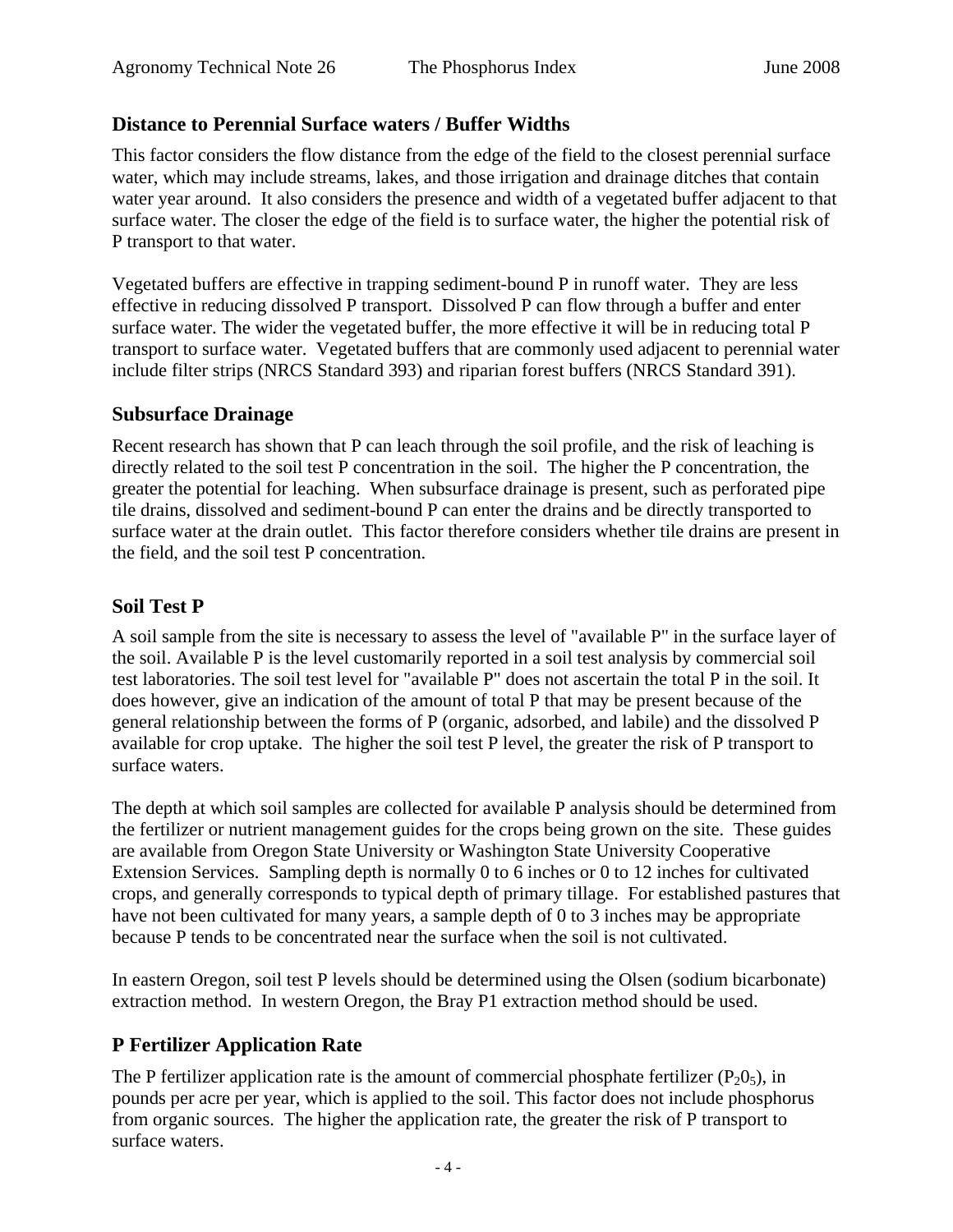# **Commercial P Fertilizer Application Method**

The manner in which P fertilizer is applied to the soil and the length of time that fertilizer remains on the soil surface will affect potential P movement. Banding or incorporating P fertilizer into the soil reduces the risk of P transport. P fertilizer that is surface applied, and not incorporated into the soil, has a higher risk of transport to surface water.

The time of year that P fertilizer is applied also affects the risk of P movement. P fertilizer that is applied during the winter and early spring in Western Oregon, when heavy or prolonged precipitation events are likely to occur, creates a higher risk of P transport than applications made from mid-spring to early fall. In Eastern Oregon, there is a greater risk of P transport when fertilizer is surface applied and not incorporated prior to irrigation or winter precipitation.

## **Organic P Source Application Rate**

The organic P source application rate is the amount of phosphate  $(P_2O_5)$  contained in organic material that is applied to the soil, in pounds per acre per year. An analysis of the organic material is desirable to determine the phosphorus content. When an analysis of the organic material is not available, values from the Animal Waste Management Field Handbook can be used. The higher the application rate, the greater the risk of P transport to surface waters.

## **Organic P Source Application Method**

The manner in which organic P material is applied to the soil, and the length of time it remains on the soil surface will affect potential P movement. Injecting or incorporating organic P sources into the soil reduces the risk of P transport. Organic P material that is surface applied, and not incorporated into the soil, has a higher risk of transport to surface water.

The time of year that organic P is applied also affects the risk of P movement. Organic P that is applied during the winter and early spring in western Oregon, when heavy or prolonged precipitation events are likely to occur, creates a higher risk of P transport than applications made from mid-spring to early fall. In Eastern Oregon, there is a greater risk of P transport when organic material is surface applied and not incorporated prior to irrigation or winter precipitation.

# **Procedures for Making a Phosphorus Index Assessment**

Use the Phosphorus Index Worksheets in Appendix 1 for Western Oregon, Appendix 2 for Eastern Oregon, to make a field assessment of P transport potential. The worksheets are designed to be used on individual fields. Normally a worksheet is completed for each field. A single assessment can be made for a group of fields if the user is certain that all the source and transport factors are the same for each field.

For each transport and source factor, except those determined by formulas, the *Weighted Rating Value* has been calculated on the worksheets by multiplying the *Factor Weight* by the *Phosphorus Loss Rating*. For example, a site with a Soil Erosion rate (RUSLE) of 5 tons per acre per year receives a *Phosphorus Loss Rating* of *Medium* or 2 points. The *Factor Weight* of 1.5 multiplied by 2 points results in 3 points for the *Weighted Rating Value*. This value is given in parentheses at the bottom of the cell that contain the 4-6 tons per acre per year soil erosion rate.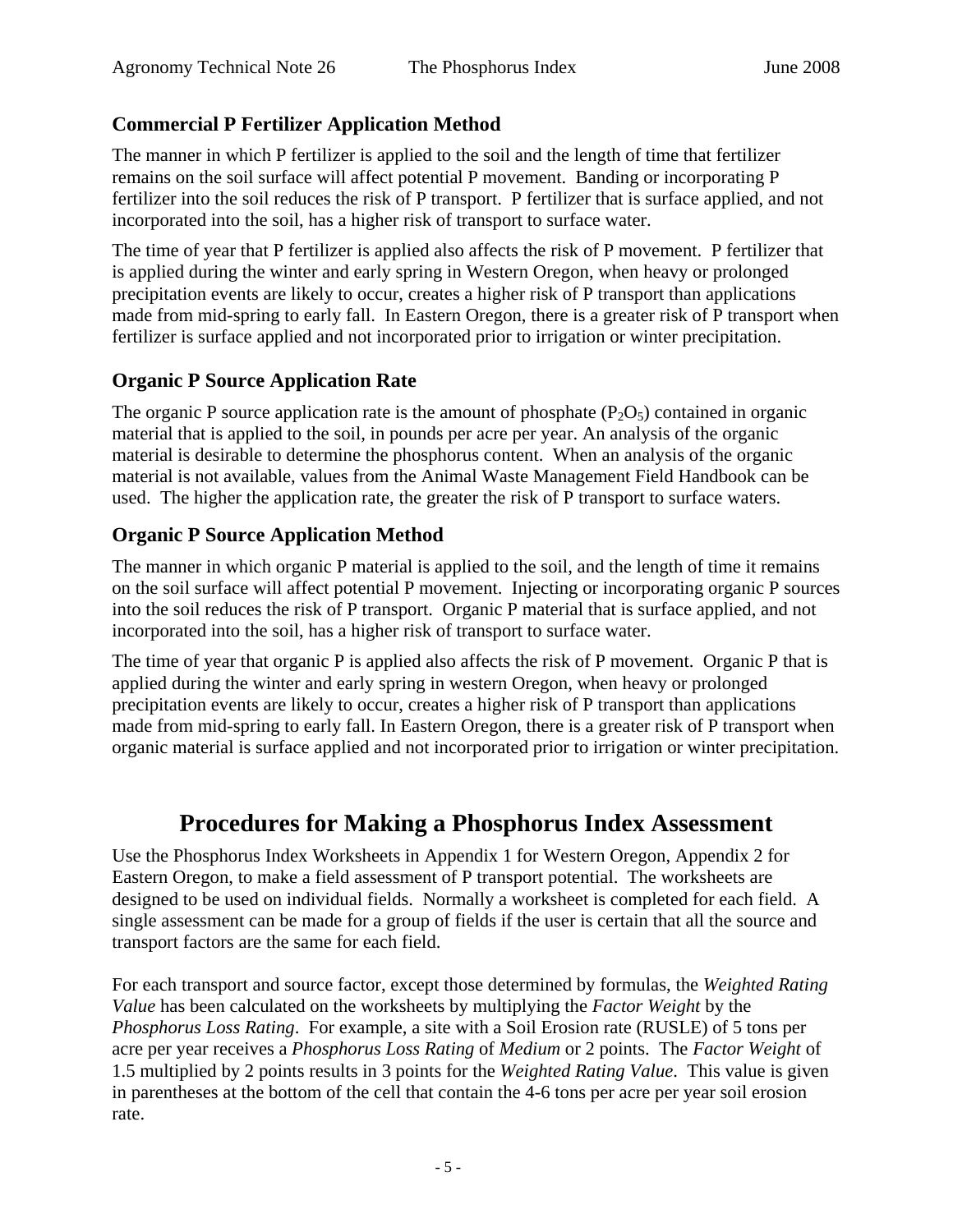The worksheets are designed so that an assessment can be made for both the *current* and *planned*  conditions. For example, during the planning process a producer may select a conservation system alternative that would reduce soil erosion rates, and also install a vegetated buffer next to a perennial stream. This system would reduce the risk of P transport and would result in a lower *Phosphorus Index Total Rating Value*. See Appendix 3 for an example of a completed Phosphorus Index Worksheet. Electronic copies of the Phosphorus Index worksheets are available on the NRCS Oregon home page under Technology/Oregon Ecological Sciences/Agronomy/Oregon Agronomy Technical Notes/The Phosphorus Index, Agronomy Technical Note #26.

#### **Instructions for the Phosphorus Index Worksheets**

- 1. **Site information** Enter information about the fields included in the assessment. Include information on soil map units, soil test P level and lab method, soil sample depth, crop rotation, and the person(s) making the assessment
- 2. **Yearly Soil Erosion**  Use the Revised Universal Soil Loss Equation (RUSLE2) and/or Wind Erosion Equation (WEQ) to determine average annual erosion rates over the crop rotation. See Section 1 of the Field Office Technical Guide for RUSLE and WEQ instructions.

As described previously, the Phosphorus Index requires an entry of the yearly erosion rate by crop for the year(s) of the manure application.

To find this yearly value in RUSLE2, run a Profile to determine average annual erosion over the rotation as usual. Then, view yearly erosion rates by navigating to the bottom of the Profile screen and selecting the "Additional Results" tab. On the right hand side of the screen is a table titled "Soil Loss, YEARLY DATES, SEGMENT." To determine the yearly erosion rate by crop for the crop year(s) of the manure application, pull the soil loss values from the appropriate period(s), and add together if needed.

|                                                                                                                                                                                                           |                                    | RUSLE2 Version 1.26.6.4 (Nov 13 2006) - [Profile: Trees, Christmas, 8 Yr harvest Cycle, Grass Strip*]                            |                                                                                                                        |                                                                                                                   |                                                                          |
|-----------------------------------------------------------------------------------------------------------------------------------------------------------------------------------------------------------|------------------------------------|----------------------------------------------------------------------------------------------------------------------------------|------------------------------------------------------------------------------------------------------------------------|-------------------------------------------------------------------------------------------------------------------|--------------------------------------------------------------------------|
| File Database Edit View Options Tools Window Help                                                                                                                                                         |                                    |                                                                                                                                  |                                                                                                                        |                                                                                                                   |                                                                          |
| BB%X的8DOBBBBDDDDDDDALAD                                                                                                                                                                                   |                                    |                                                                                                                                  | <b>P</b> Auto update                                                                                                   |                                                                                                                   |                                                                          |
| STEP 1: Choose location to set climate                                                                                                                                                                    | Location <sup>1</sup>              | USA\Dregori/Marion County\OR_Marion_R48-52                                                                                       |                                                                                                                        |                                                                                                                   | $\mathbf{A}% _{0}\left( t_{1}\right) ,\mathbf{A}_{1}\left( t_{2}\right)$ |
| STEP 2 Choose soil type:                                                                                                                                                                                  |                                    | Soll Clackamas, OR610V45CJDRY SILTY CLAY LOAM, 8 TO 15 PERCENT SLOPES VORY sity clay loam 90% =                                  |                                                                                                                        |                                                                                                                   |                                                                          |
| STEP 3 Set slope topography.                                                                                                                                                                              | Slope length (along slop   200     | Avg. slope steepness, $\overline{z}$ 8.0                                                                                         |                                                                                                                        |                                                                                                                   |                                                                          |
| STEP 4x Select base management                                                                                                                                                                            |                                    | Base management   1. b. Multi-sear Rotation Templates/Clover, ann seed: Wheat, winter: Corn. slage: Oats, spring: mb plow, 253 = |                                                                                                                        |                                                                                                                   |                                                                          |
| STEP 4b: Modily/build man. sequence if decired.                                                                                                                                                           |                                    | Ξ                                                                                                                                | STEP 4c: adjust management inputs if desired.                                                                          |                                                                                                                   |                                                                          |
| Man.<br>$\ddot{\phantom{1}}$<br>-<br>r, ann seed; Wheat, winter; Corn, silage; Dats, spring; nib plow, 253                                                                                                | Management sequence<br>Management  | Ending<br>Starting<br>Correct<br>date, m/d/y date, m/d/y dates by:<br><b>B/10/4</b><br>9/1/0<br>was).                            | Adjust pields @ open<br>General pield level<br>Adjust res. burial level<br>Adjust ext. res. additions<br>Rock cover, % | Set by user<br>Normal res. busiel<br>Residue inputs<br>т                                                          |                                                                          |
|                                                                                                                                                                                                           |                                    |                                                                                                                                  | Fuel type for entire run<br>Liquiv. desel use for entre smulation, gal/ac                                              | Inonel<br>Energy use for entire simulation, BTU/ac 4100000<br>Fuel cost for entire simulation. US\$/a1<br>R4 74   |                                                                          |
| Apply sot. builder manage, sequence to exosion calc. Apply<br>STEP 5: Set supporting practices:<br>Contouring <sup>1</sup><br>Strips/barriers<br>Diversion/terrace, sediment basin<br>Subsurface drainage | a. rows up-and-down hill<br>[none] | Save temp, management as permanent.<br>Save<br>Actual row grade, %<br>8.0<br>[none]<br><b>Inonell</b>                            | Crit. slope length, It]<br>٠<br>≂                                                                                      | Yrs offset from start year (<br>Y're offset<br>Segment<br>from start<br>year, ye<br>÷.<br>$\overline{a}$<br>n     |                                                                          |
| Results Additional Results Track Residue and Canopy<br>Soil loss ered, portion, t/ac/yr<br>Sedment delivery, t/ac/yr                                                                                      | 6.1<br>61                          |                                                                                                                                  |                                                                                                                        | Sollou (YEARLY, DATES, SEGMENT)<br>Soil loss.<br>Dates:<br>t/ac                                                   |                                                                          |
|                                                                                                                                                                                                           |                                    |                                                                                                                                  | $9/1/0 - 8/31/1$                                                                                                       | 10<br>$3/1/1 - 8/31/2$<br>36<br>$9/1/2 - 8/31/3$<br>20<br>$9/1/3 - 8/31/4$<br>28<br><1 > B Composite secondst 1 / |                                                                          |
|                                                                                                                                                                                                           |                                    |                                                                                                                                  |                                                                                                                        |                                                                                                                   |                                                                          |

RUSLE2 Profile Screen: Note Additional Results tab highlighted in blue at the bottom.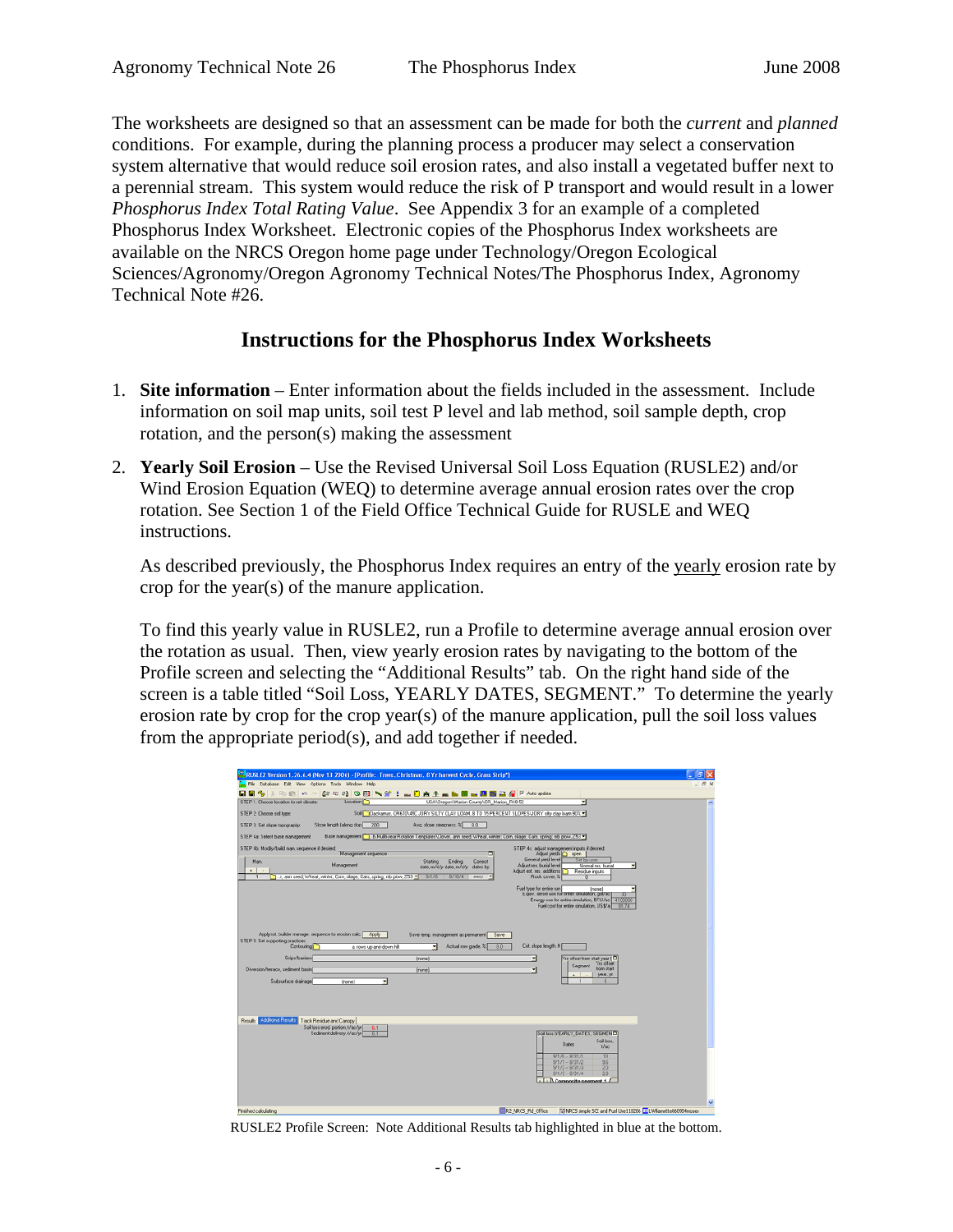To determine the yearly erosion rate by crop for the year of the manure application in WEQ, follow established instructions to complete the WEQ run for the rotation. Crop year erosion rates by period can be viewed by selecting the "Graphs" tab at the bottom of the screen, and pulling the soil loss values from the appropriate period(s), and adding together, if needed.



WEQ Spreadsheet at the "Graphs" tab.

For fields where both sheet and rill and wind erosion occur, the yearly erosion rates should be combined.

- 3. **Soil Erosion from Sprinkler Irrigation**  Evaluate the application rate of the existing and/or planned irrigation system. Compare the application rate to the infiltration rate of the soil map units. Oregon Engineering Handbook Irrigation Guide, Part OR681, and Irrigation Water Management (Version 2.0) software have information on sprinkler infiltration rates for most irrigated soils. Make a field visit to visually assess the erosion and runoff that occurs as a result of irrigation water applications.
- 4. **Soil Erosion from Surface Irrigation** (Eastern Oregon only) Use the Surface Irrigation Soil Loss (SISL) average erosion rate estimate for the entire crop rotation. See Agronomy Technical Note 35 for SISL instructions. Assign a *Low* Phosphorus Loss Rating for this factor if a well functioning tail water return flow/reuse (pump back) system is in place.
- 5. **Runoff Class** Use the following table to select the *Runoff Class* when field slope measurements are available. The Phosphorus Index Soils Data in Appendix 4 contain the *Hydrologic Groups* and *Runoff Classes* based on the average slope of soil map units. Field slope measurements are preferable for determining the *Runoff Class*, especially for soil map units with broad slope classes. Hydrologic groups assigned to soil map units can also be found in the FOCS soil database *Water Features* table. There are separate Factor Weights for nonirrigated and irrigated conditions in the Eastern Oregon worksheet.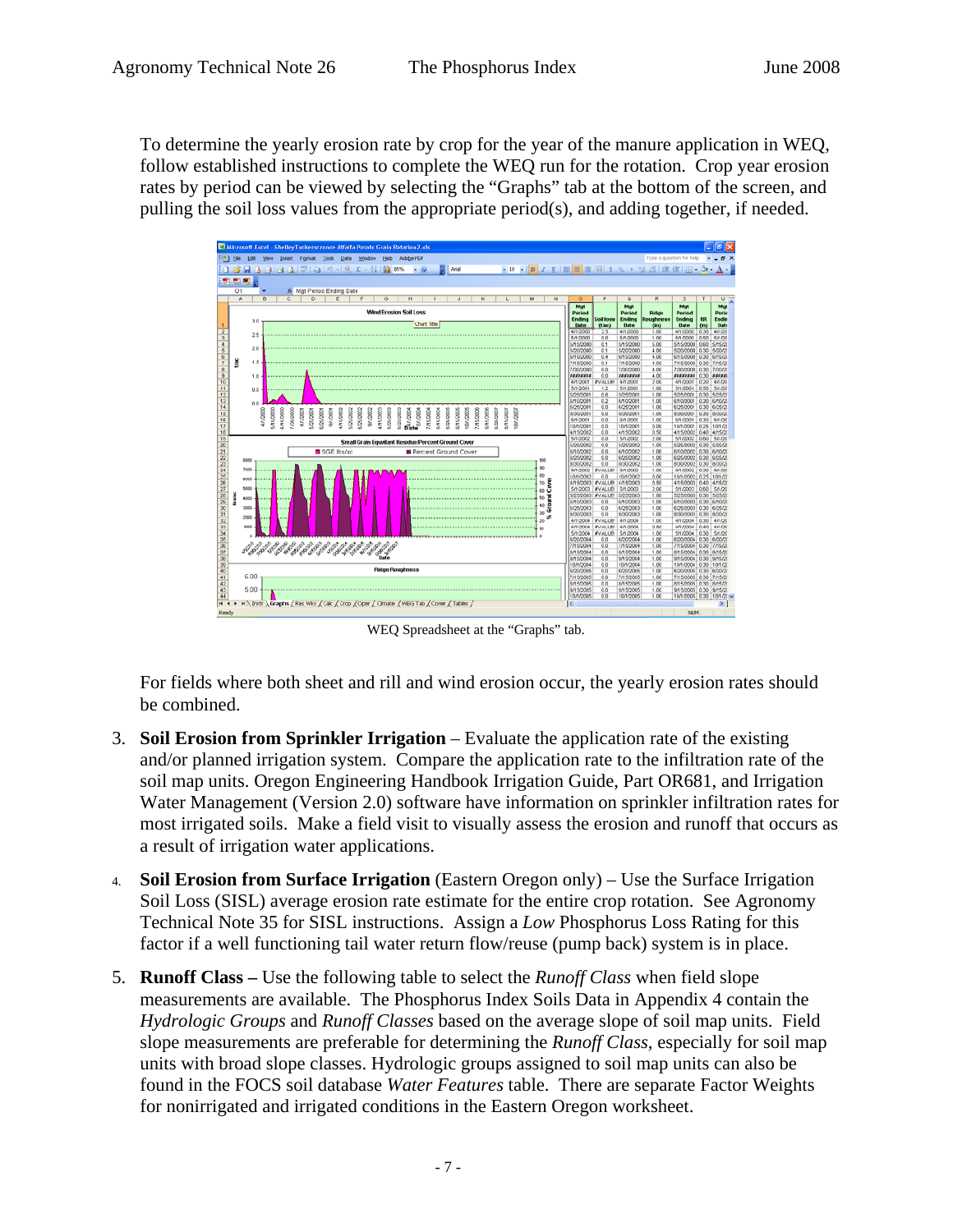| Slope<br>(% ) | <b>Hydrologic Group</b> |            |           |           |  |  |  |
|---------------|-------------------------|------------|-----------|-----------|--|--|--|
|               | A                       | B          | C         | D         |  |  |  |
|               | <b>Runoff Classes</b>   |            |           |           |  |  |  |
| $\leq 1$      | Negligible              | Negligible | Low       | Low       |  |  |  |
| $1 - 5$       | Negligible              | Low        | Medium    | Medium    |  |  |  |
| $6 - 10$      | Very Low                | Medium     | High      | High      |  |  |  |
| $11 - 20$     | Low                     | Medium     | High      | Very High |  |  |  |
| >20           | Medium                  | High       | Very High | Very High |  |  |  |

6. **Flooding Frequency Class** (Western Oregon only) – Use the class assigned in Appendix 4 – Soils Data for the Phosphorus Index unless more accurate local information on flooding frequency is available. *Flooding Frequency Classes* are defined as follows (National Soil Survey Handbook, Part 618.26):

*None* – No reasonable possibility of flooding; near zero percent chance of flooding in any year or less than 1 time in 500 years.

*Very Rare* – Flooding is very unlikely but possible under extremely unusual weather conditions; less than 1 percent chance of flooding in any year or less than 1 time in 100 years but at least 1 time in 500 years.

*Rare* – Flooding unlikely but possible under unusual weather conditions; 1 to 5 percent chance of flooding in any year or 1 to 5 times in 100 years.

*Occasional* – Flooding is expected infrequently under usual weather conditions; 5 to 50 percent chance of flooding in any year or 5 to 50 times in 100 years.

*Frequent* – Flooding is likely to occur often under usual weather conditions; more than a 50 percent chance of flooding in any year or more than 50 times in 100 years, but less than a 50 percent chance of flooding in all months in any year.

*Very Frequent* – Flooding is likely to occur very often under usual weather conditions; more than a 50 percent chance of flooding in all months of any year.

Flooding frequency classes assigned to soil map units can also be found in the FOCS soil database *Water Features* table.

7. **Distance to Perennial Surface Waters / Buffer Widths** – Determine the shortest distance from the edge of the field **down slope** to a perennial surface water body, which may include streams, lakes, and those irrigation and drainage ditches that contain water year around. Topographic maps, soil survey maps, local information, and field observations can be used to identify perennial surface waters. Determine the average width of existing and planned vegetated buffers adjacent to the perennial surface water. The buffer should meet NRCS technical standards in order to be considered in the rating.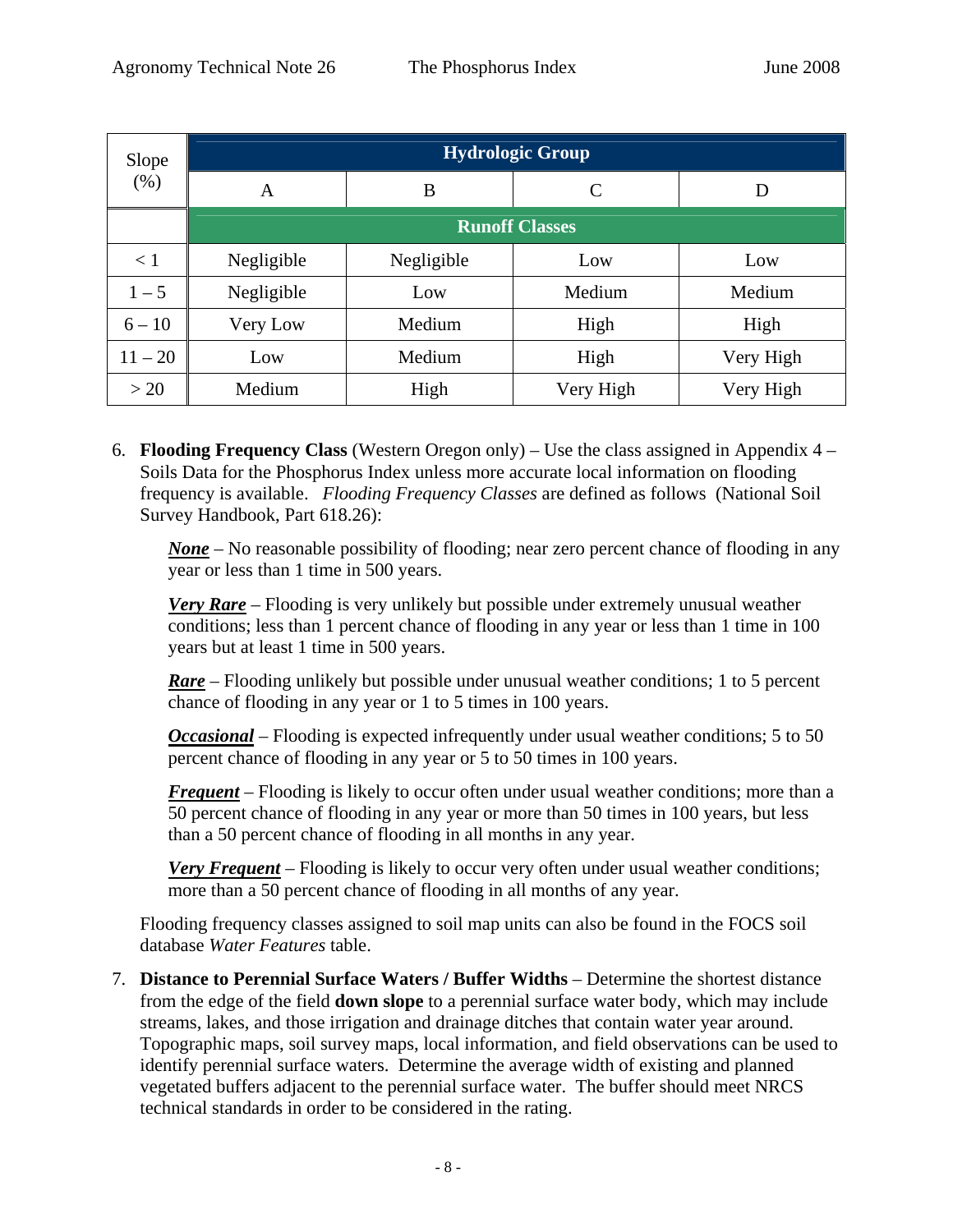- 8. **Subsurface Drainage** Determine whether subsurface drainage, such as perforated tile drains, are present in the field. If drains are present, use the soil test P level to determine the *Phosphorus Loss Rating*.
- 9. **Soil Test P** Enter the soil test P level (ppm) for the field into the formula to calculate the *Phosphorus Loss Rating*. The Olsen (sodium bicarbonate) extraction method should be used in Eastern Oregon. The Bray P1 method should be used in Western Oregon.
- 10. **Commercial P Fertilizer Application Rate** Enter the phosphate  $(P_2O_5)$  fertilizer application rate for the field into the formula to calculate the *Phosphorus Loss Rating*. Average annual application rates over the entire crop rotation should be used for this factor. Elemental P can be converted to  $P_2O_5$  according to the following formula: P x 2.29 =  $P_2O_5$
- 11. **Commercial P Fertilizer Application Method** Select the predominant method used to apply commercial P fertilizer and the timing of applications
- 12. **Organic P Source Application Rate** Enter the organic source  $P_2O_5$  application rate for the field into the formula to calculate the Phosphorus Loss Rating. Average annual application rates over the entire crop rotation should be used for this factor. Elemental P can be converted to P<sub>2</sub>O<sub>5</sub> according to the following formula: P x 2.29 = P<sub>2</sub>O<sub>5</sub>
- 13. **Organic P Source Application Method** Determine the predominant method used to apply organic sources of P and the timing of applications.
- 14. Sum the Transport and Source Factor *Weighted Rating Values* and use the formulas on the worksheets to determine the *Total Rating Value* and *Site Vulnerability Class*.

# **Interpretations of the Phosphorus Index Site Vulnerability Class**

*LOW* – The site has a LOW potential for P movement from the site. If farming practices are maintained at current levels, the probability of an adverse impact to surface water resources from P losses from this site are low.

*MEDIUM* – The site has a MEDIUM potential for P movement from the site. The probability for an adverse impact to surface water resources is greater than that from a LOW vulnerability rated site. Some remedial action should be taken to lessen the probability of P movement.

*HIGH* – The site has a HIGH potential for P movement from the site. There is a high probability for an adverse impact to surface water resources unless remedial action is taken. Soil and water conservation as well as phosphorus management practices are necessary to reduce the risk of P movement and probable water quality degradation.

*VERY HIGH* – The site has a VERY HIGH potential for P movement from the site. The probability for an adverse impact to surface water resources is very high. Remedial action is required to reduce the risk of P movement. All necessary soil and water conservation practices plus a phosphorus management plan must be put in place to reduce the potential of water quality degradation.